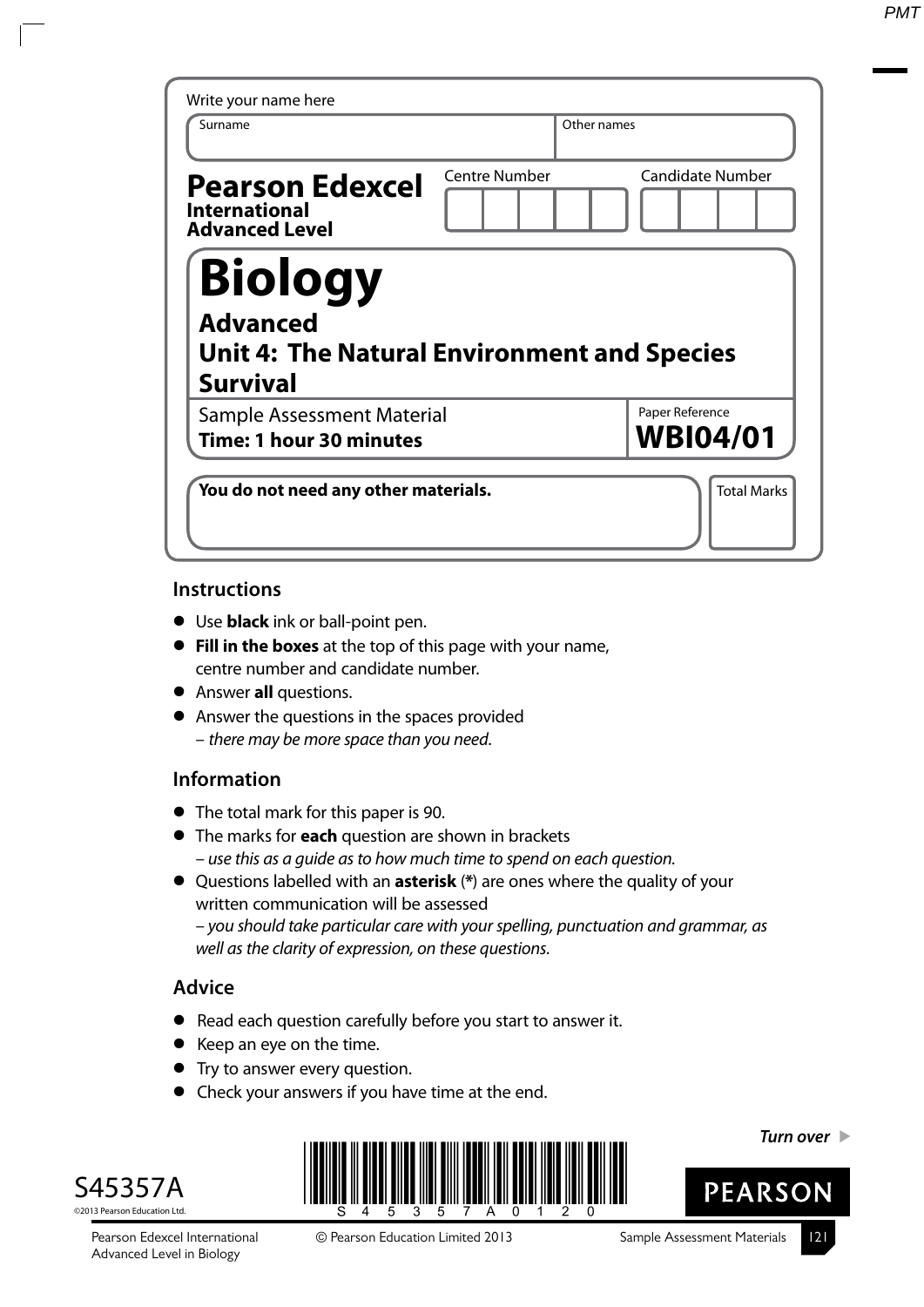### **BLANK PAGE**

 $\overline{122}$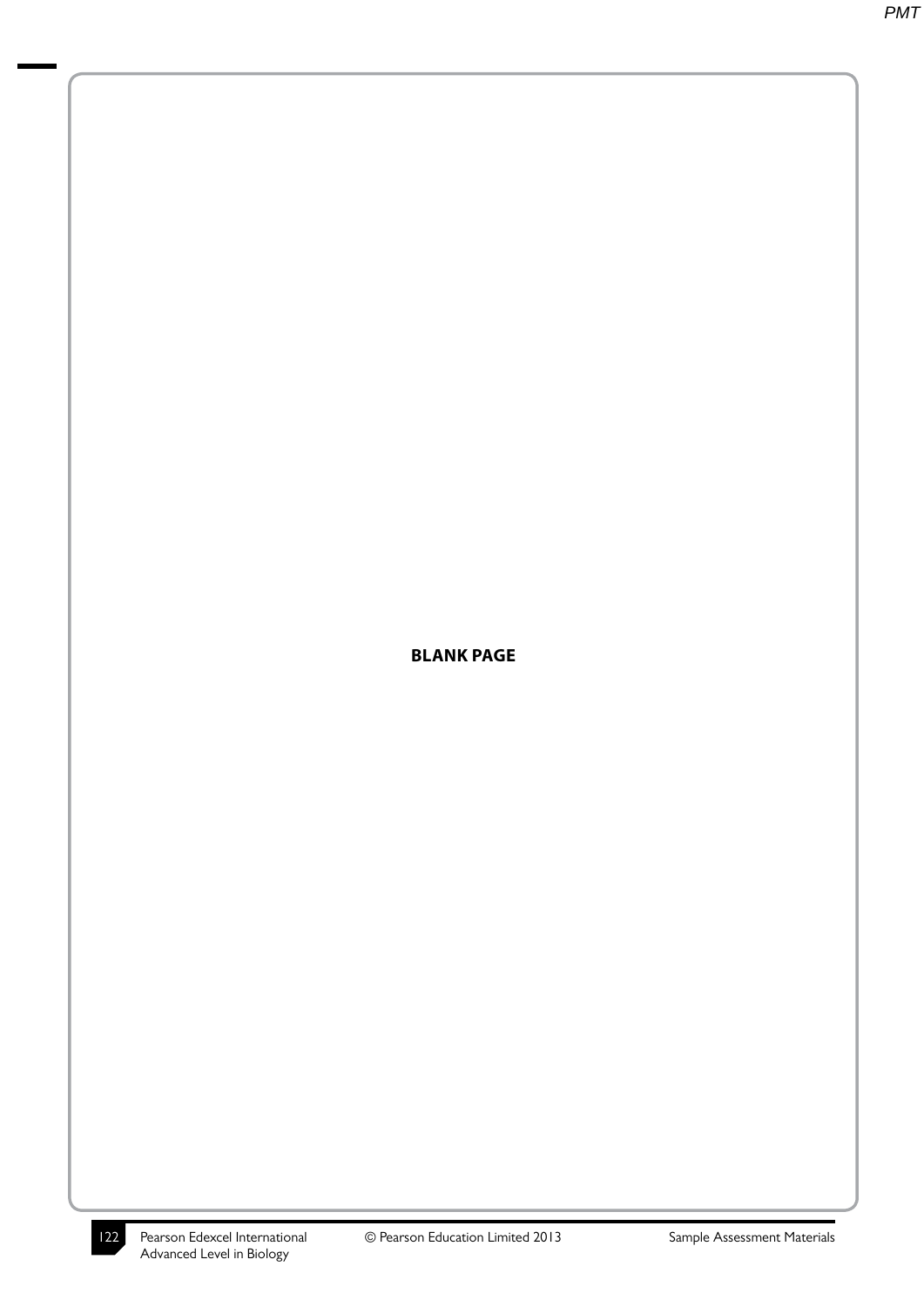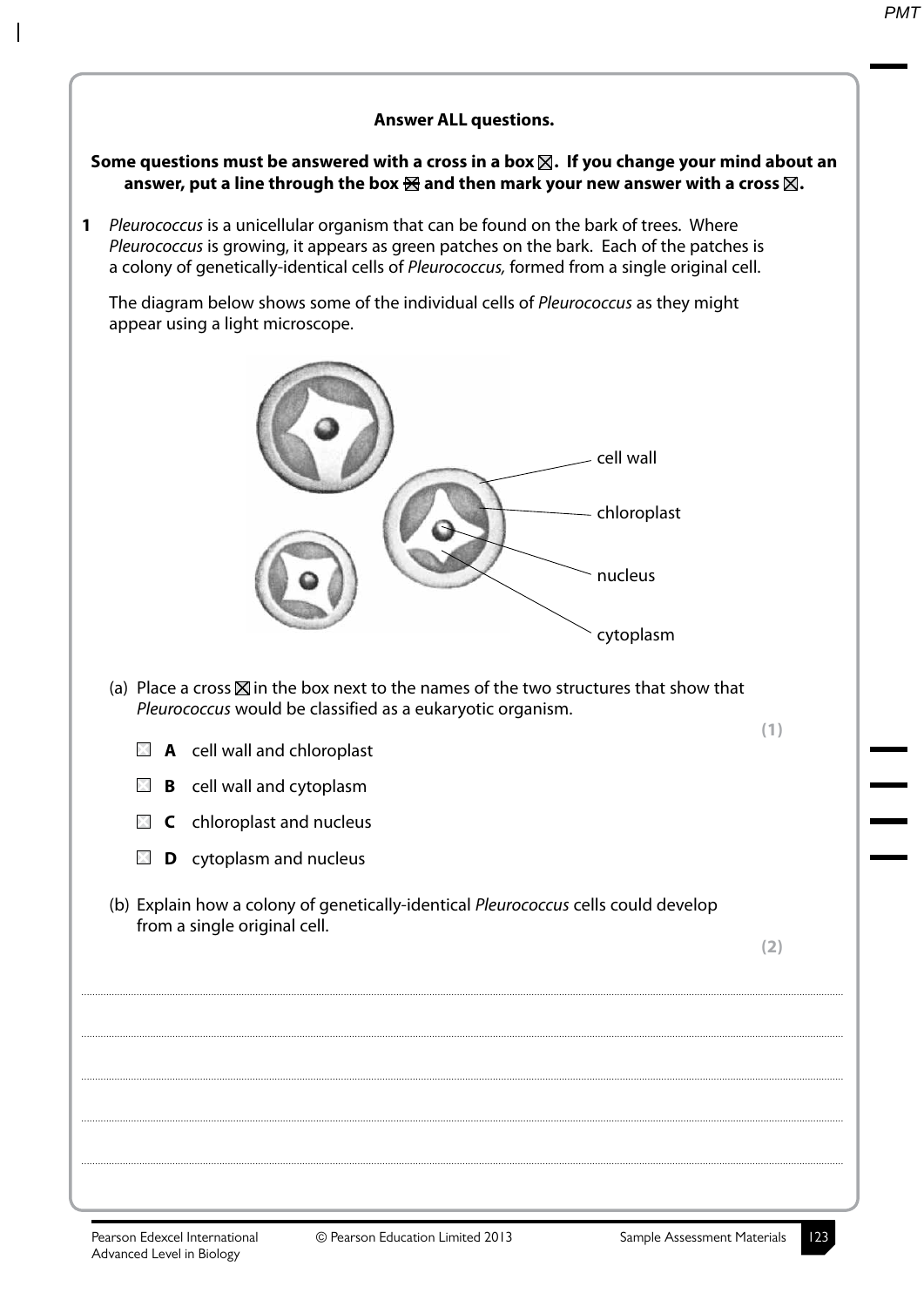(c) The distribution of Pleurococcus on 20 trees was investigated. The percentage cover of Pleurococcus was measured using a quadrat measuring 10 cm  $\times$  10 cm, divided into 100 small squares.

This quadrat was placed at eight points around the trunk of each tree. Each point on the tree faced a different direction. At each point, light intensity and moisture content were measured at mid-day.

| <b>Point</b>   | <b>Direction</b> | <b>Mean percentage</b><br>cover $(\% )$ | <b>Mean light</b><br>intensity<br>/ arbitrary units | <b>Mean moisture</b><br>content<br>/ arbitrary units |
|----------------|------------------|-----------------------------------------|-----------------------------------------------------|------------------------------------------------------|
| 1              | <b>North</b>     | 89                                      | 6.6                                                 | 8.8                                                  |
| $\overline{2}$ | North-east       | 86                                      | 6.4                                                 | 8.6                                                  |
| 3              | East             | 84                                      | 6.9                                                 | 8.7                                                  |
| $\overline{4}$ | South-east       | 67                                      | 7.3                                                 | 7.5                                                  |
| 5              | South            | 46                                      | 8.7                                                 | 5.2                                                  |
| 6              | South-west       | 51                                      | 8.4                                                 | 5.1                                                  |
| 7              | West             | 60                                      | 8.1                                                 | 7.0                                                  |
| 8              | North-west       | 78                                      | 7.6                                                 | 8.2                                                  |

The mean results are shown in the table below.

(i) Suggest how this 10 cm  $\times$  10 cm guadrat was used to obtain the percentage cover of Pleurococcus at each point.

 $(2)$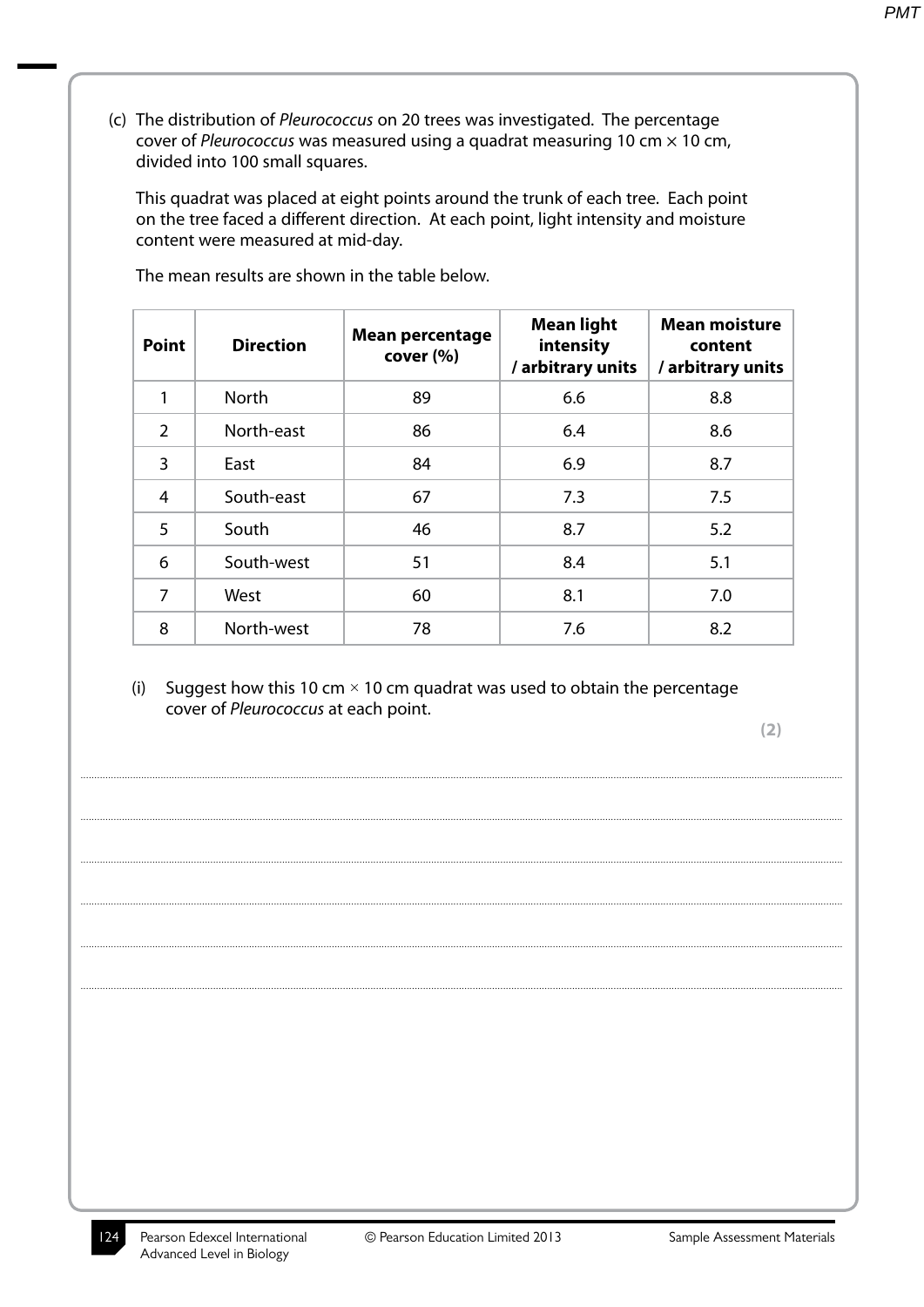| $\boxtimes$ B<br>$\boxtimes$<br>$\times$ | (ii) Place a cross $\boxtimes$ in the box next to the best conclusion that can be drawn from<br>these results, about the distribution of Pleurococcus.<br>$\blacksquare$ <b>A</b> it is affected by both light intensity and moisture content<br>it is affected by light intensity more than moisture content<br><b>C</b> it is affected by moisture content more than light intensity | (1) |
|------------------------------------------|----------------------------------------------------------------------------------------------------------------------------------------------------------------------------------------------------------------------------------------------------------------------------------------------------------------------------------------------------------------------------------------|-----|
|                                          | <b>D</b> it is not affected by either light intensity or moisture content<br>(iii) Suggest how more evidence for the relationship between light intensity and<br>the distribution of Pleurococcus could be obtained.                                                                                                                                                                   | (3) |
|                                          |                                                                                                                                                                                                                                                                                                                                                                                        |     |
|                                          |                                                                                                                                                                                                                                                                                                                                                                                        |     |
|                                          | (iv) Name one biotic factor and suggest how this factor might affect the<br>distribution of Pleurococcus on the trees.                                                                                                                                                                                                                                                                 | (2) |
|                                          |                                                                                                                                                                                                                                                                                                                                                                                        |     |
|                                          | (Total for Question 1 = 11 marks)                                                                                                                                                                                                                                                                                                                                                      |     |
|                                          |                                                                                                                                                                                                                                                                                                                                                                                        |     |
|                                          |                                                                                                                                                                                                                                                                                                                                                                                        |     |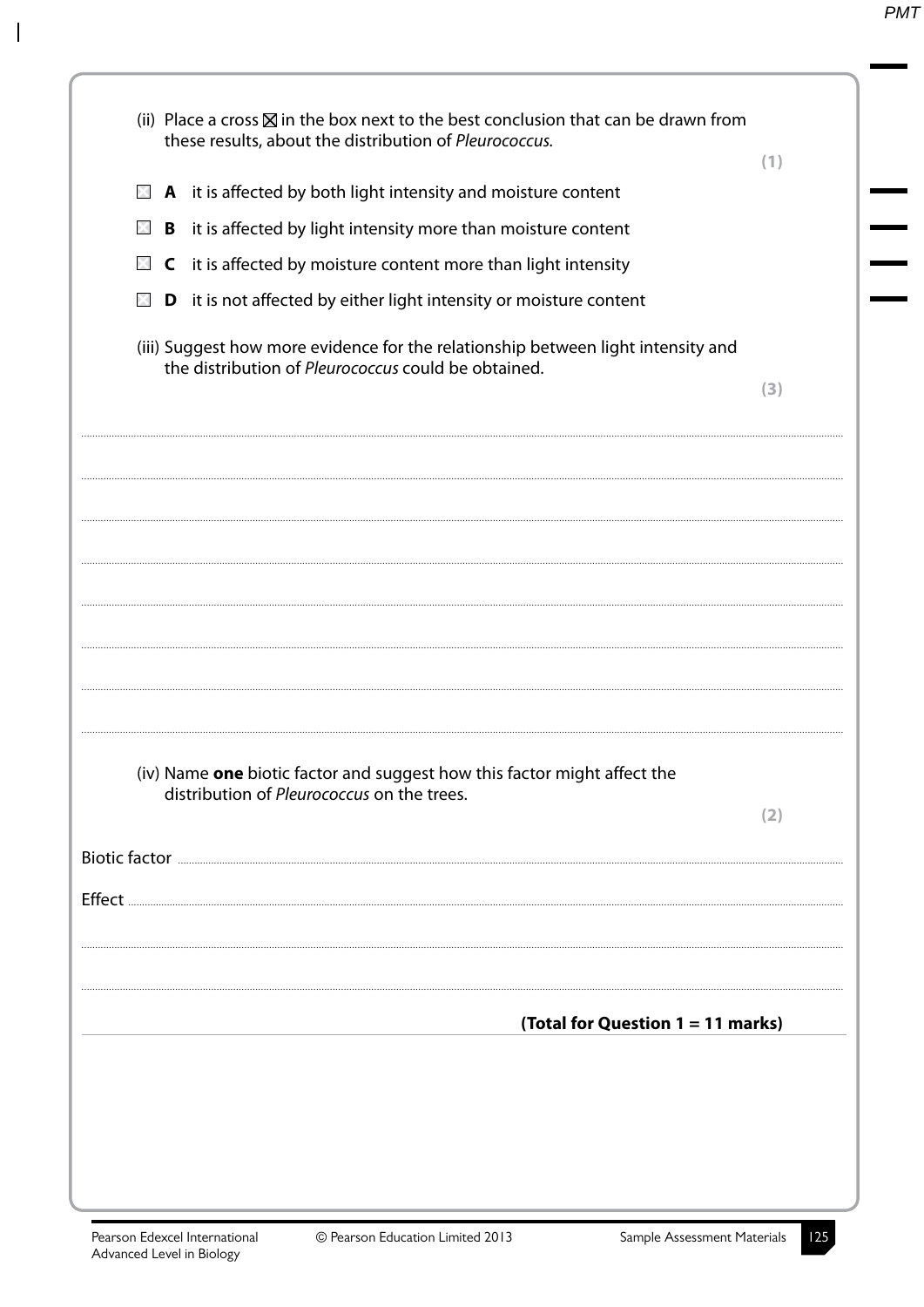

 $126$ 

**PMT**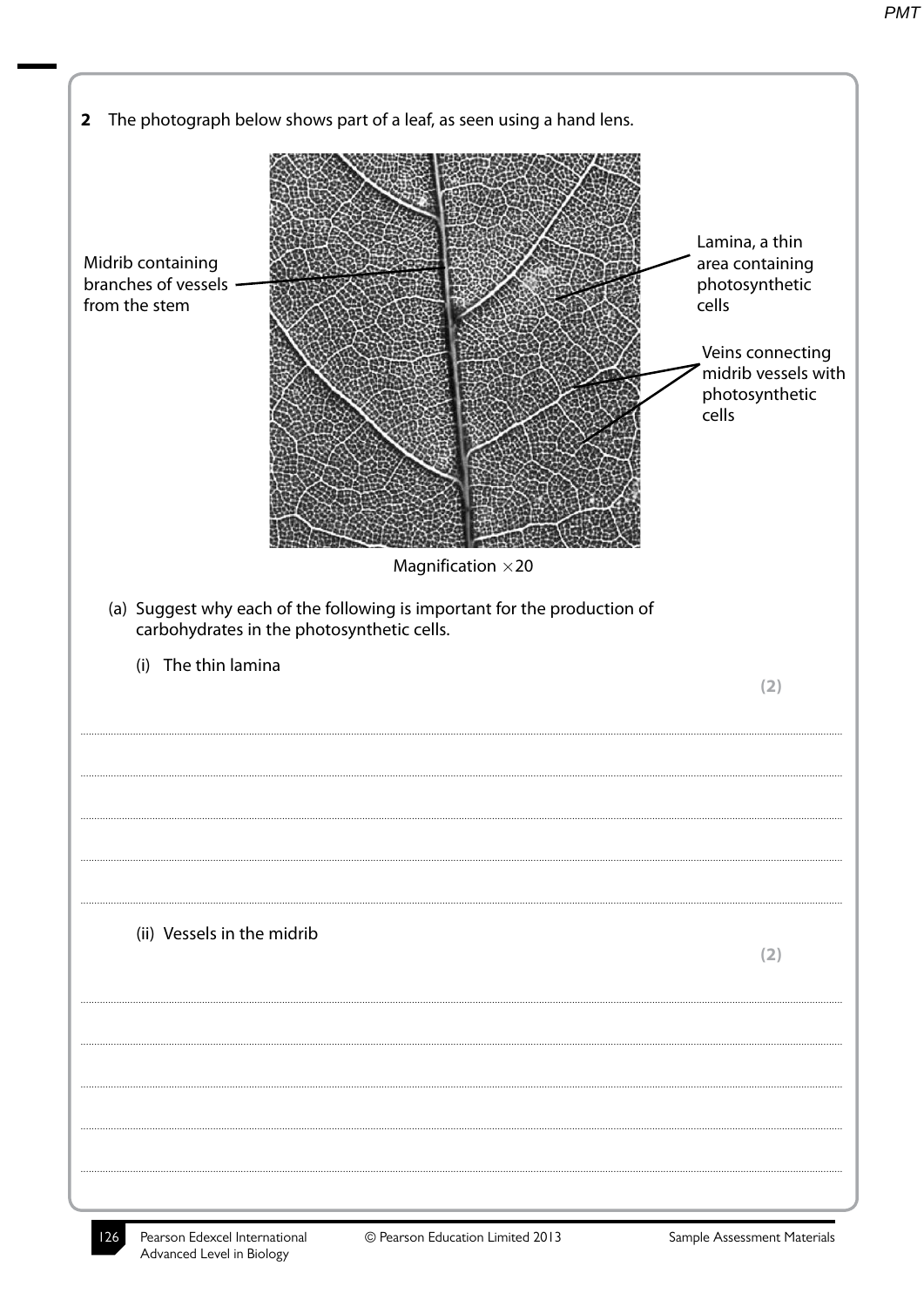$\blacksquare$ 

| <b>Reaction</b>     | Part of the<br>chloroplast                                                                                           |     |
|---------------------|----------------------------------------------------------------------------------------------------------------------|-----|
| R                   | ADP + inorganic phosphate $\rightarrow$ ATP                                                                          |     |
| S                   | $RuBP + CO2 \rightarrow 2 \times GP$                                                                                 |     |
| Τ                   | $2 \times GP \rightarrow 2 \times GALP$                                                                              |     |
|                     | (ii) Place a cross $\boxtimes$ in the box next to the name of reaction <b>R</b> .                                    | (1) |
| $\times$            | A carbon fixation                                                                                                    |     |
| $\times$<br>B       | hydrolysis                                                                                                           |     |
| $\times$<br>C       | phosphorylation                                                                                                      |     |
| $\mathbb X$<br>D    | photolysis                                                                                                           |     |
|                     | (iii) Place a cross $\boxtimes$ in the box next to the name of the enzyme involved in reaction S.                    | (1) |
| $>\frac{1}{2}$      | A endonuclease                                                                                                       |     |
| B<br>$>\frac{1}{2}$ | phosphorylase                                                                                                        |     |
| $\mathbb{X}$<br>C   | <b>RUBISCO</b>                                                                                                       |     |
| $\times$            | <b>D</b> transcriptase                                                                                               |     |
|                     | (iv) Suggest how GALP, formed by reaction <b>T</b> , can be used to synthesise the<br>cellulose in plant cell walls. | (4) |
|                     |                                                                                                                      |     |
|                     |                                                                                                                      |     |
|                     |                                                                                                                      |     |
|                     |                                                                                                                      |     |

#### Pearson Edexcel International Advanced Level in Biology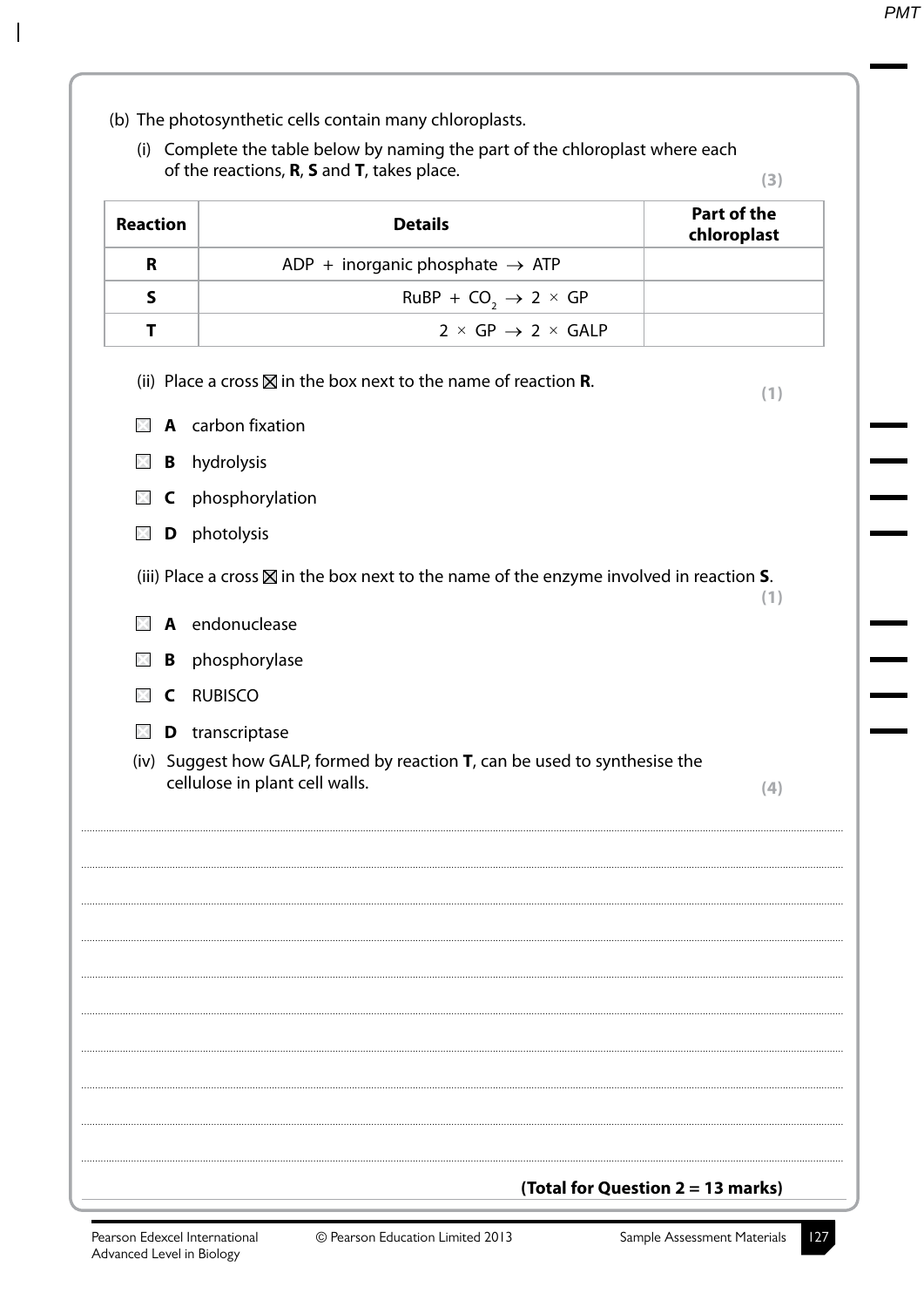3 The carbon cycle describes the movement of carbon within an ecosystem.

In this cycle, carbon neutral processes do not change the concentration of carbon dioxide in the atmosphere.

| <b>Fuel</b>      | <b>Main sources</b>                                                                      | <b>Main combustion products</b> |
|------------------|------------------------------------------------------------------------------------------|---------------------------------|
| <b>Biodiesel</b> | Oils from crops such as soya<br>beans, rape seeds, palm seeds                            | Carbon dioxide and water vapour |
| Ethanol          | Fermented sugars from crops such<br>as sugar cane, sugar beet                            | Carbon dioxide and water vapour |
| Hydrogen         | Catalysis of methane from fossil<br>deposits or biogas generation<br>using waste biomass | Water vapour                    |
| Methane          | Extracted from fossil deposits or<br>biogas generation using waste<br><b>biomass</b>     | Carbon dioxide and water vapour |
| Propane          | Refining of crude oil from fossil<br>deposits                                            | Carbon dioxide and water vapour |

The table below shows the main sources and combustion products of some fuels.

(a) Place a cross  $\boxtimes$  in the box next to the names of the four fuels, shown in the table, that could be considered to be biofuels.

 $(1)$ 

- $\times$ A biodiesel, ethanol, hydrogen, methane
- $\times$ **B** biodiesel, ethanol, hydrogen, propane
- $\mathbb{R}$ C biodiesel, ethanol, methane, propane
- $\boxtimes$ **D** biodiesel, hydrogen, methane, propane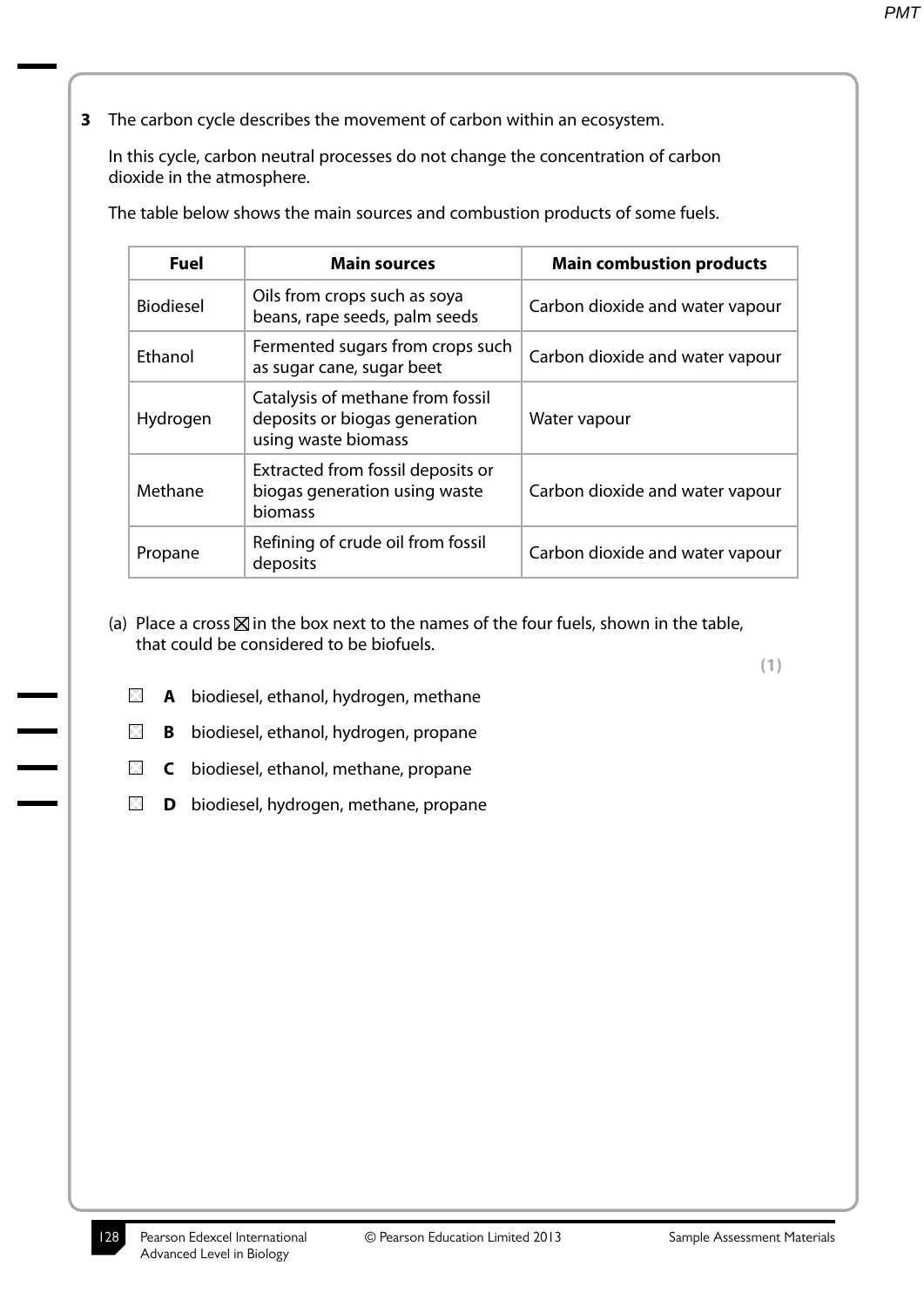| might involve deforestation.                                                                       |     |
|----------------------------------------------------------------------------------------------------|-----|
| Discuss why the production of biofuels may not be carbon neutral.                                  | (5) |
|                                                                                                    |     |
|                                                                                                    |     |
|                                                                                                    |     |
|                                                                                                    |     |
|                                                                                                    |     |
|                                                                                                    |     |
|                                                                                                    |     |
|                                                                                                    |     |
|                                                                                                    |     |
|                                                                                                    |     |
|                                                                                                    |     |
|                                                                                                    |     |
|                                                                                                    |     |
|                                                                                                    |     |
|                                                                                                    |     |
|                                                                                                    |     |
| (c) Explain how the combustion products, from the burning of fuels, may lead to<br>global warming. |     |
|                                                                                                    | (4) |
|                                                                                                    |     |
|                                                                                                    |     |
|                                                                                                    |     |
|                                                                                                    |     |
|                                                                                                    |     |
|                                                                                                    |     |
|                                                                                                    |     |
|                                                                                                    |     |
|                                                                                                    |     |
|                                                                                                    |     |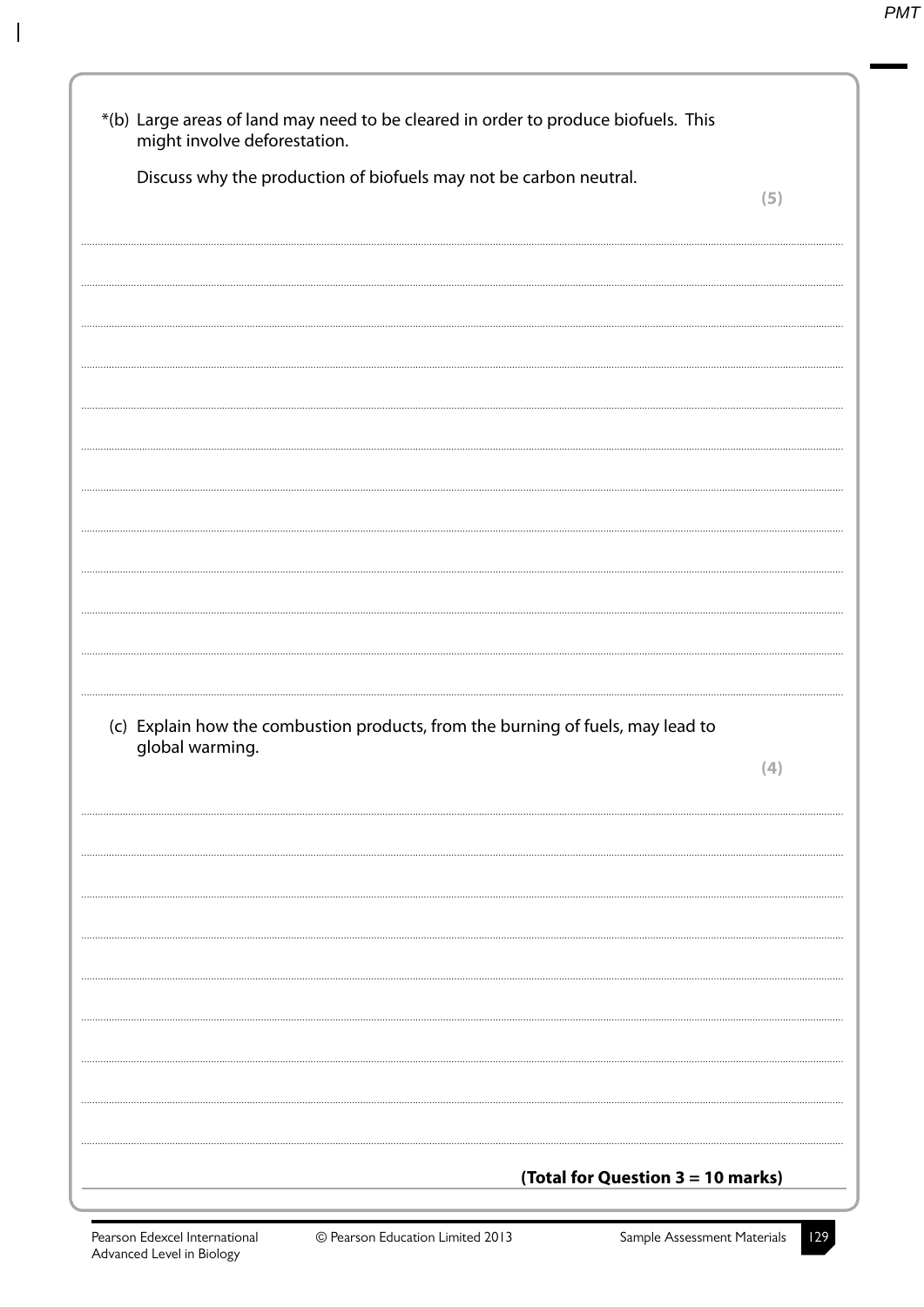4 Farmers find it helpful to know the productivity of their land.

The diagram below shows the relationship between GPP (gross primary productivity), NPP (net primary productivity) and R (plant respiration) for an area of grassland.



- (a) The efficiency of the transfer of energy from GPP to NPP for this grassland is 45%.
	- (i) Calculate the values for NPP and R. Write your answers in the diagram above.

 $(2)$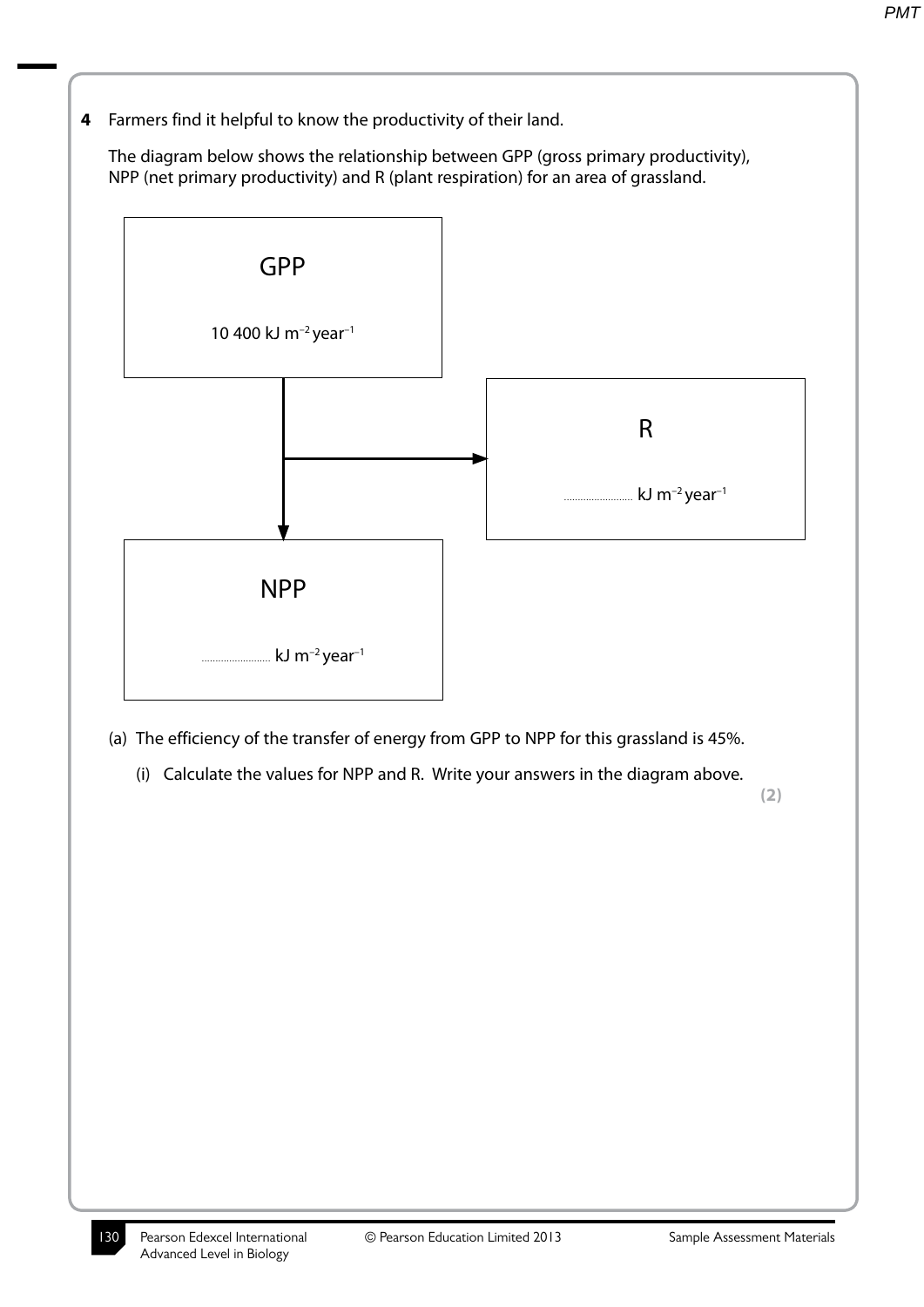| (ii) Using the information given, explain the relationship between GPP and NPP.                                                                                                                              | (3) |
|--------------------------------------------------------------------------------------------------------------------------------------------------------------------------------------------------------------|-----|
|                                                                                                                                                                                                              |     |
|                                                                                                                                                                                                              |     |
|                                                                                                                                                                                                              |     |
|                                                                                                                                                                                                              |     |
| (b) Suggest why NPP values would be of use to a farmer who wanted to use this land<br>for cattle.                                                                                                            | (3) |
|                                                                                                                                                                                                              |     |
|                                                                                                                                                                                                              |     |
|                                                                                                                                                                                                              |     |
|                                                                                                                                                                                                              |     |
| (c) The units ( $kJ \, m^{-2} \, year^{-1}$ ) used in the diagram show a rate of energy production.<br>Suggest why this is more useful than measurements of biomass in the grassland<br>on a particular day. | (2) |
|                                                                                                                                                                                                              |     |
| (Total for Question 4 = 10 marks)                                                                                                                                                                            |     |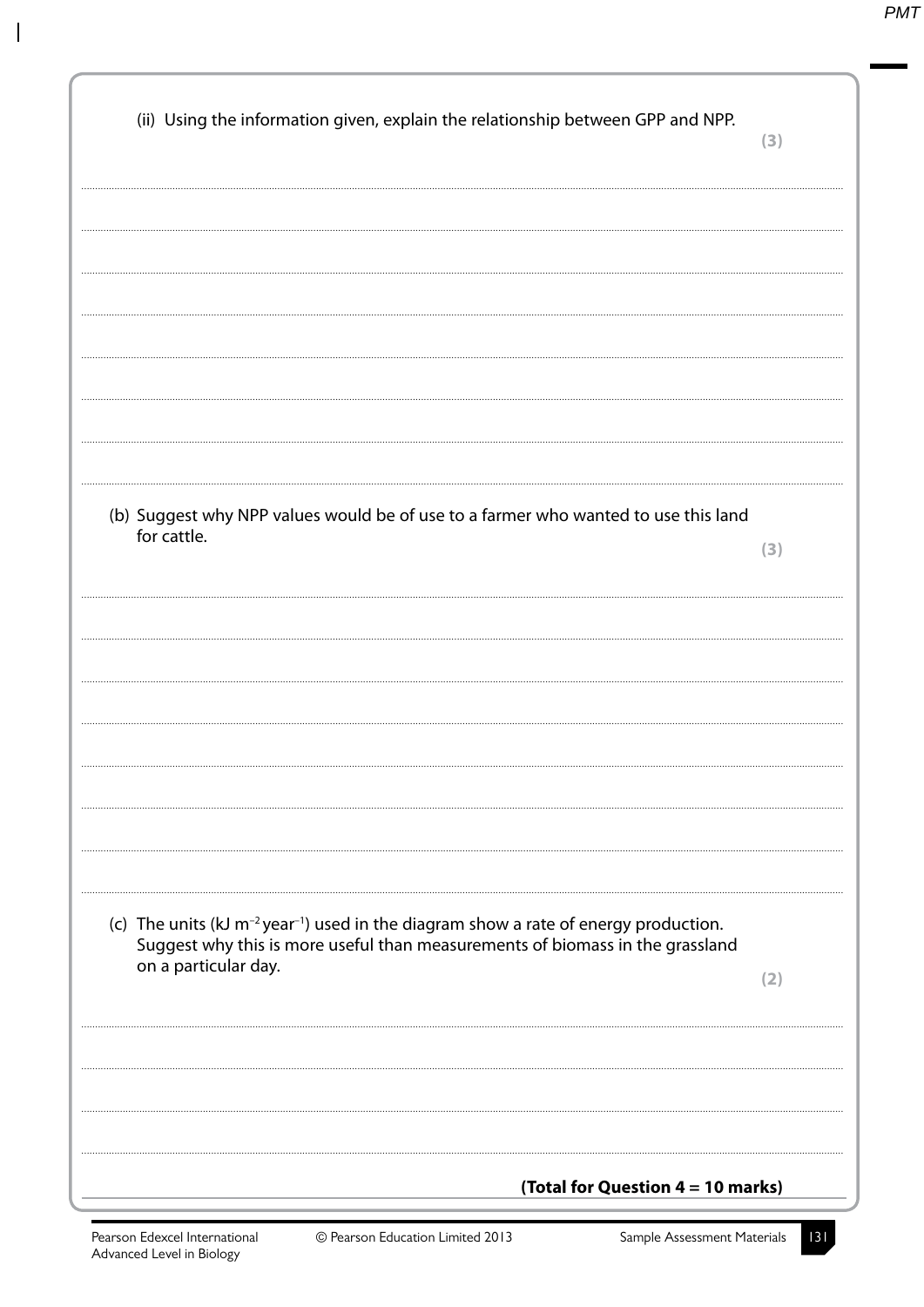| 5              | The diagram below shows the base sequence on a short section of DNA consisting<br>of 12 mononucleotides. This base sequence contains the genetic code for a short<br>section in the primary structure of a polypeptide. |   |         |   |   |         |   |              |        |   |   |        |   |
|----------------|-------------------------------------------------------------------------------------------------------------------------------------------------------------------------------------------------------------------------|---|---------|---|---|---------|---|--------------|--------|---|---|--------|---|
|                | Section of<br><b>DNA</b>                                                                                                                                                                                                | A | A       | T | A | A       | C | $\mathsf{C}$ | A      | G | Τ | Τ      | Т |
|                | Amino<br>acids                                                                                                                                                                                                          |   | leucine |   |   | leucine |   |              | valine |   |   | lysine |   |
| $\mathbf{A}$ . | (a) Name each of the bases represented by the letters, $A$ , $C$ , $G$ and $T$ in the diagram.                                                                                                                          |   |         |   |   |         |   |              |        |   |   | (1)    |   |
| G              |                                                                                                                                                                                                                         |   |         |   |   |         |   |              |        |   |   |        |   |
| Τ              |                                                                                                                                                                                                                         |   |         |   |   |         |   |              |        |   |   |        |   |
|                | (b) Using the sequence shown in the diagram, explain the meaning of each of the<br>following terms.<br>(i) Triplet code                                                                                                 |   |         |   |   |         |   |              |        |   |   | (2)    |   |
|                |                                                                                                                                                                                                                         |   |         |   |   |         |   |              |        |   |   |        |   |
|                |                                                                                                                                                                                                                         |   |         |   |   |         |   |              |        |   |   |        |   |
|                |                                                                                                                                                                                                                         |   |         |   |   |         |   |              |        |   |   |        |   |
|                | (ii) Non-overlapping                                                                                                                                                                                                    |   |         |   |   |         |   |              |        |   |   | (2)    |   |
|                |                                                                                                                                                                                                                         |   |         |   |   |         |   |              |        |   |   |        |   |
|                |                                                                                                                                                                                                                         |   |         |   |   |         |   |              |        |   |   |        |   |
|                |                                                                                                                                                                                                                         |   |         |   |   |         |   |              |        |   |   |        |   |
|                |                                                                                                                                                                                                                         |   |         |   |   |         |   |              |        |   |   |        |   |
|                |                                                                                                                                                                                                                         |   |         |   |   |         |   |              |        |   |   |        |   |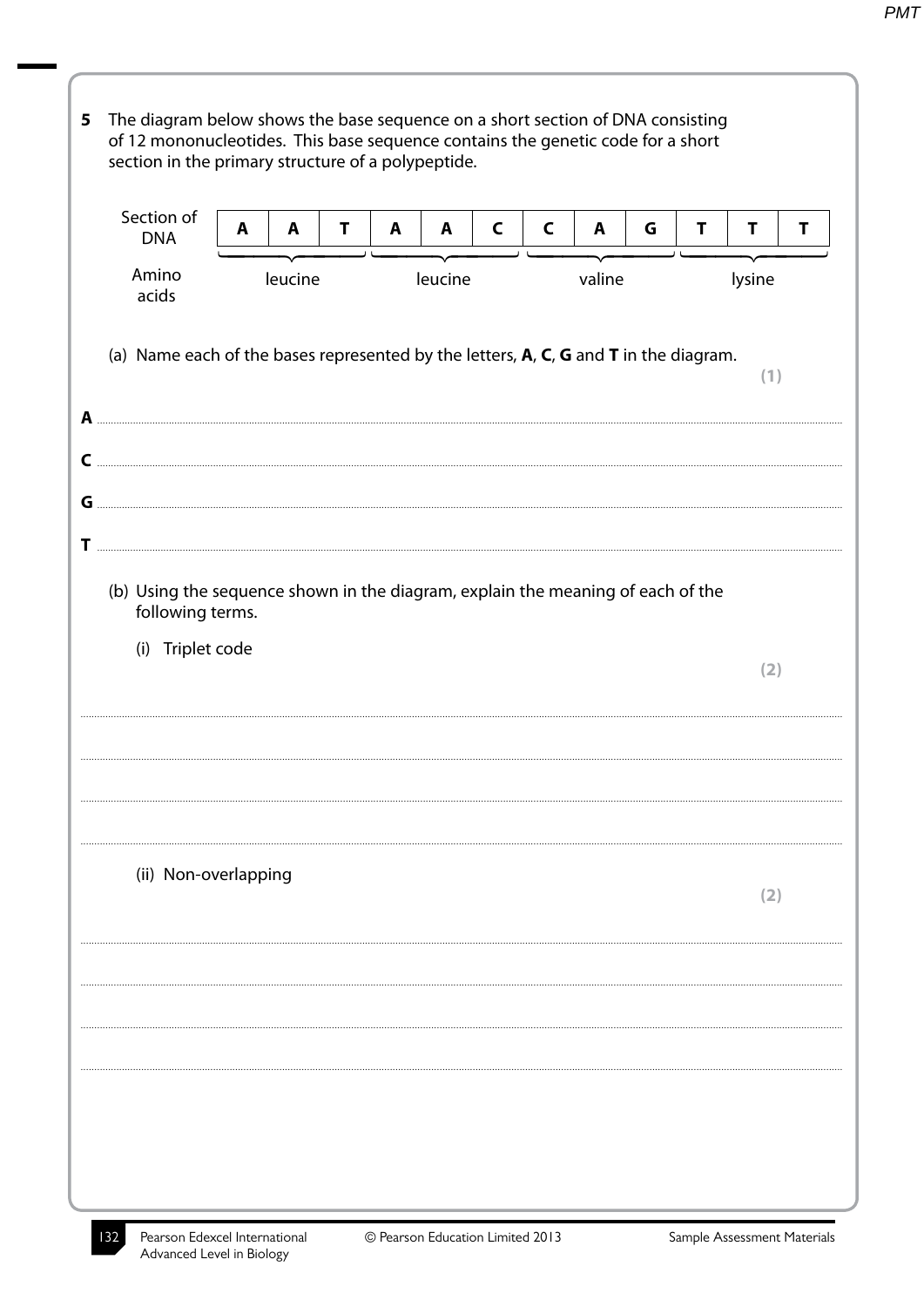**PMT** 

 $\blacksquare$ 

| (iii) Degenerate                                                                                                                                                                                                                                             | (2) |
|--------------------------------------------------------------------------------------------------------------------------------------------------------------------------------------------------------------------------------------------------------------|-----|
| (c) Place a cross $\boxtimes$ in the box next to the names of the two components, other than<br>the bases, that form part of each mononucleotide in this sequence.<br>A deoxyribose and nitrate<br>$\times$<br><b>B</b> deoxyribose and phosphate<br>$>\sum$ | (1) |
| <b>C</b> ribose and nitrate<br>$>\frac{1}{2}$<br><b>D</b> ribose and phosphate<br>*(d) Transcription of this section of DNA forms a complementary strand of mRNA.<br>Describe how translation of this mRNA synthesises part of a polypeptide<br>molecule.    | (5) |
|                                                                                                                                                                                                                                                              |     |
|                                                                                                                                                                                                                                                              |     |
|                                                                                                                                                                                                                                                              |     |
| (Total for Question 5 = 13 marks)                                                                                                                                                                                                                            |     |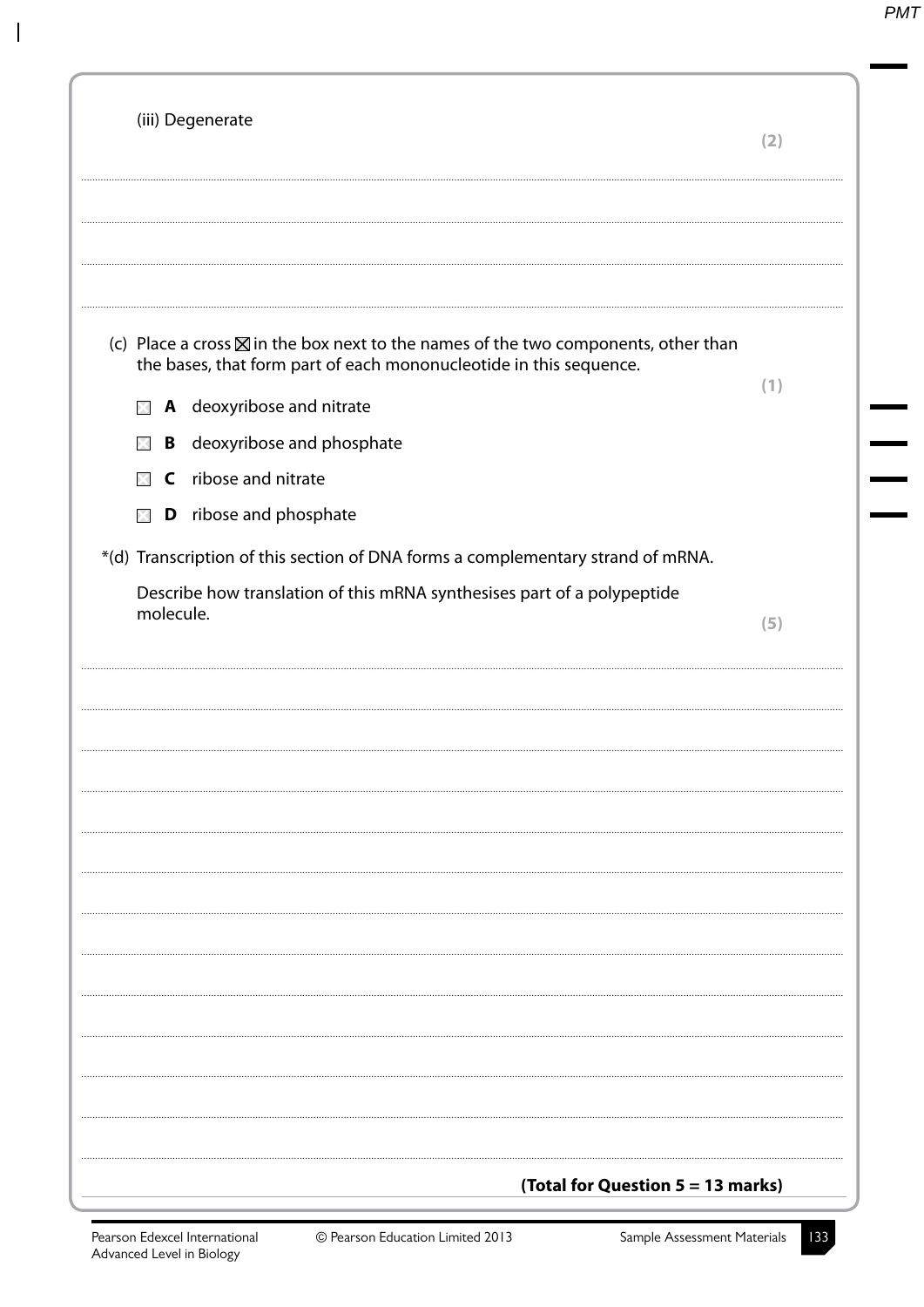| 6 | Human diseases can be caused by many different types of organism, such as bacteria<br>and viruses.                                                                                                            |     |  |  |  |  |  |
|---|---------------------------------------------------------------------------------------------------------------------------------------------------------------------------------------------------------------|-----|--|--|--|--|--|
|   | (a) Give two differences between the genetic material of bacteria and viruses.                                                                                                                                | (2) |  |  |  |  |  |
|   |                                                                                                                                                                                                               |     |  |  |  |  |  |
|   |                                                                                                                                                                                                               |     |  |  |  |  |  |
|   | (b) Tuberculosis (TB) is caused when droplets, containing the bacterium<br>Mycobacterium tuberculosis, are inhaled into the lungs.                                                                            |     |  |  |  |  |  |
|   | In the lungs, large numbers of the bacterium are formed rapidly. These can be<br>ingested by macrophages. Eventually, tubercles (tissue masses), containing<br>dormant bacteria inside macrophages, may form. |     |  |  |  |  |  |
|   | (i) Describe how macrophages ingest the bacteria.                                                                                                                                                             | (2) |  |  |  |  |  |
|   |                                                                                                                                                                                                               |     |  |  |  |  |  |
|   |                                                                                                                                                                                                               |     |  |  |  |  |  |
|   |                                                                                                                                                                                                               |     |  |  |  |  |  |
|   | (ii) Suggest why treatment with antibiotics may not be effective against the<br>dormant bacteria in the tubercles.                                                                                            |     |  |  |  |  |  |
|   |                                                                                                                                                                                                               | (2) |  |  |  |  |  |
|   |                                                                                                                                                                                                               |     |  |  |  |  |  |
|   |                                                                                                                                                                                                               |     |  |  |  |  |  |
|   |                                                                                                                                                                                                               |     |  |  |  |  |  |
|   |                                                                                                                                                                                                               |     |  |  |  |  |  |
|   |                                                                                                                                                                                                               |     |  |  |  |  |  |
|   |                                                                                                                                                                                                               |     |  |  |  |  |  |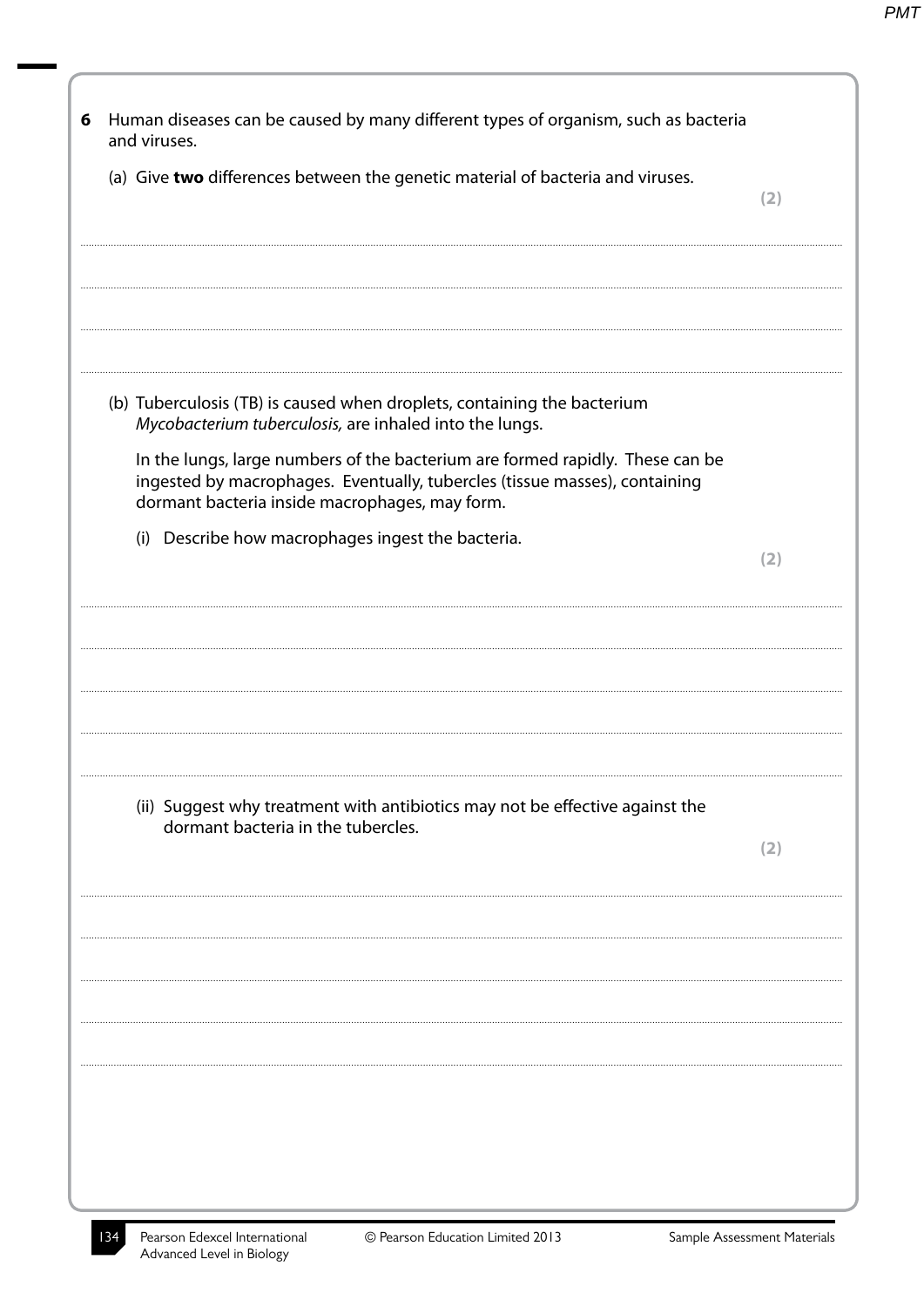| (iii) TB can be prevented by vaccination. Explain how a person can develop<br>artificial active immunity following vaccination.                                     | (3) |
|---------------------------------------------------------------------------------------------------------------------------------------------------------------------|-----|
|                                                                                                                                                                     |     |
|                                                                                                                                                                     |     |
|                                                                                                                                                                     |     |
|                                                                                                                                                                     |     |
|                                                                                                                                                                     |     |
| (c) In a person with TB, the dormant bacteria in tubercles may be activated after<br>several years. The bacteria multiply rapidly, resulting in severe lung damage. |     |
| The bacteria are released from the tubercles. These bacteria can inhibit the<br>activity of T cells and infect other organs.                                        |     |
| Explain why the activity of these bacteria and the inhibition of T cells means that<br>a person may quickly develop severe symptoms leading to death.               | (4) |
|                                                                                                                                                                     |     |
|                                                                                                                                                                     |     |
|                                                                                                                                                                     |     |
|                                                                                                                                                                     |     |
|                                                                                                                                                                     |     |
|                                                                                                                                                                     |     |
|                                                                                                                                                                     |     |
|                                                                                                                                                                     |     |
|                                                                                                                                                                     |     |
| (Total for Question 6 = 13 marks)                                                                                                                                   |     |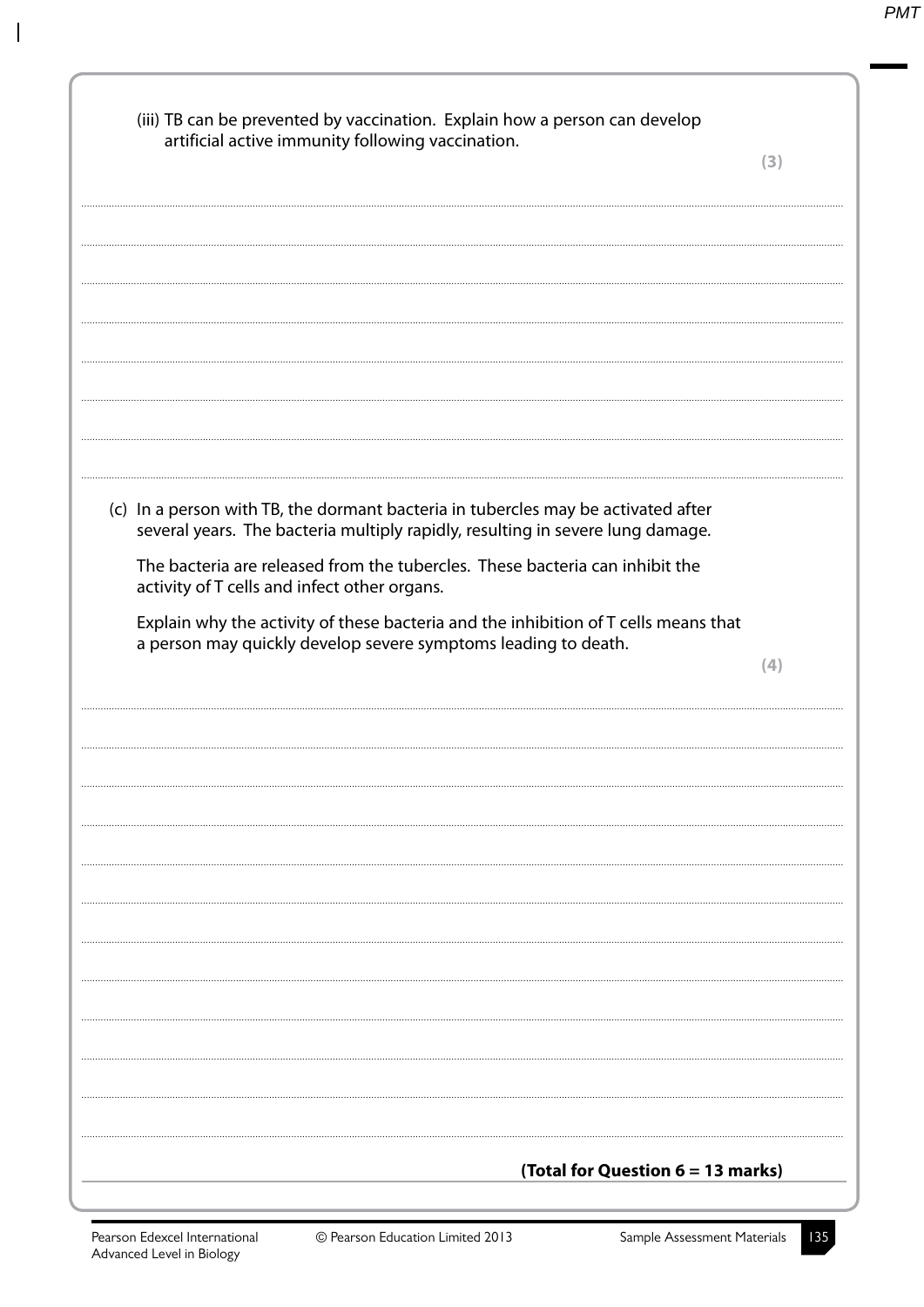The common cold is a disease caused by a variety of viruses.  $\overline{\mathbf{z}}$ 

The flow diagram below describes how common cold viruses attack the cells on the inside of the nose.



136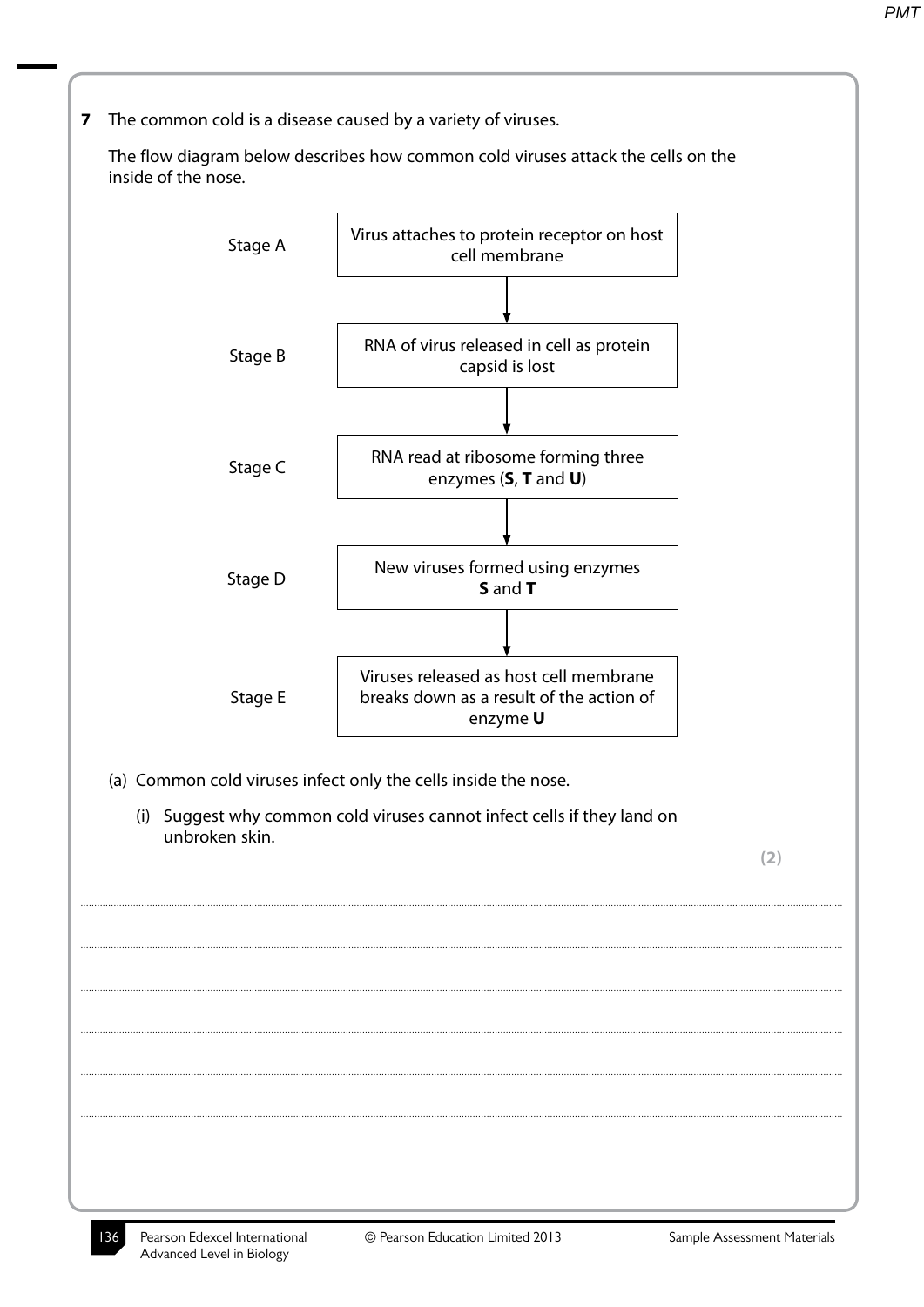(ii) Suggest why common cold viruses cannot infect cells if they enter the blood through a cut in the skin.  $(2)$ (b) Compare the action of the RNA in the common cold virus with that found in HIV.  $(2)$ (c) At Stage C, three enzymes are formed. (i) Suggest why two of these enzymes, S and T, are needed at Stage D.  $(2)$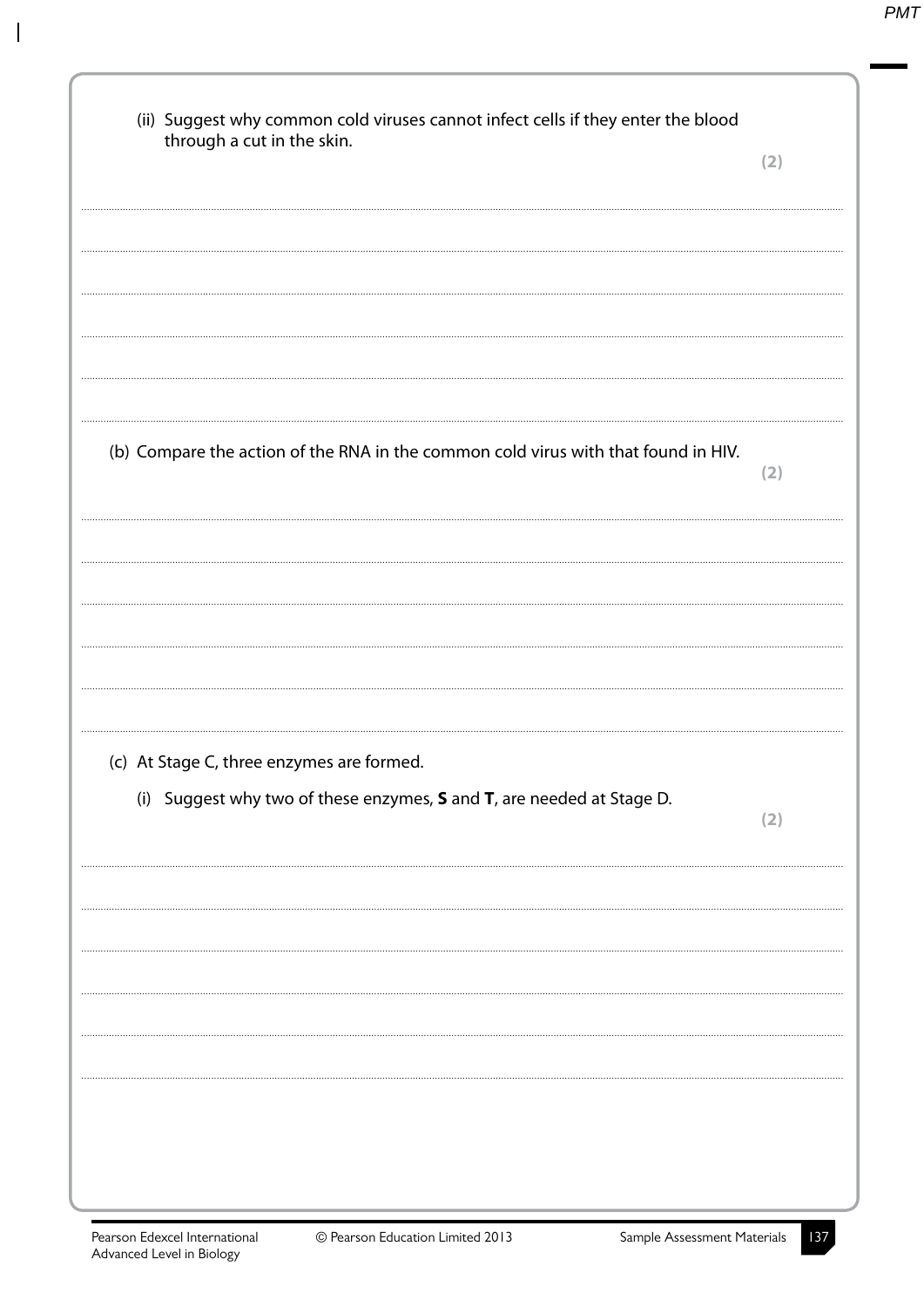| membrane at Stage E. |                                   | (3) |
|----------------------|-----------------------------------|-----|
|                      |                                   |     |
|                      |                                   |     |
|                      |                                   |     |
|                      |                                   |     |
|                      |                                   |     |
|                      |                                   |     |
|                      |                                   |     |
|                      |                                   |     |
|                      |                                   |     |
|                      |                                   |     |
|                      |                                   |     |
|                      | (Total for Question 7 = 11 marks) |     |
|                      |                                   |     |
|                      |                                   |     |
|                      |                                   |     |
|                      |                                   |     |
|                      |                                   |     |
|                      |                                   |     |
|                      |                                   |     |
|                      |                                   |     |
|                      |                                   |     |
|                      |                                   |     |
|                      |                                   |     |
|                      |                                   |     |
|                      |                                   |     |
|                      |                                   |     |
|                      |                                   |     |
|                      |                                   |     |
|                      |                                   |     |
|                      |                                   |     |
|                      |                                   |     |
|                      |                                   |     |
|                      |                                   |     |

 $\sqrt{2}$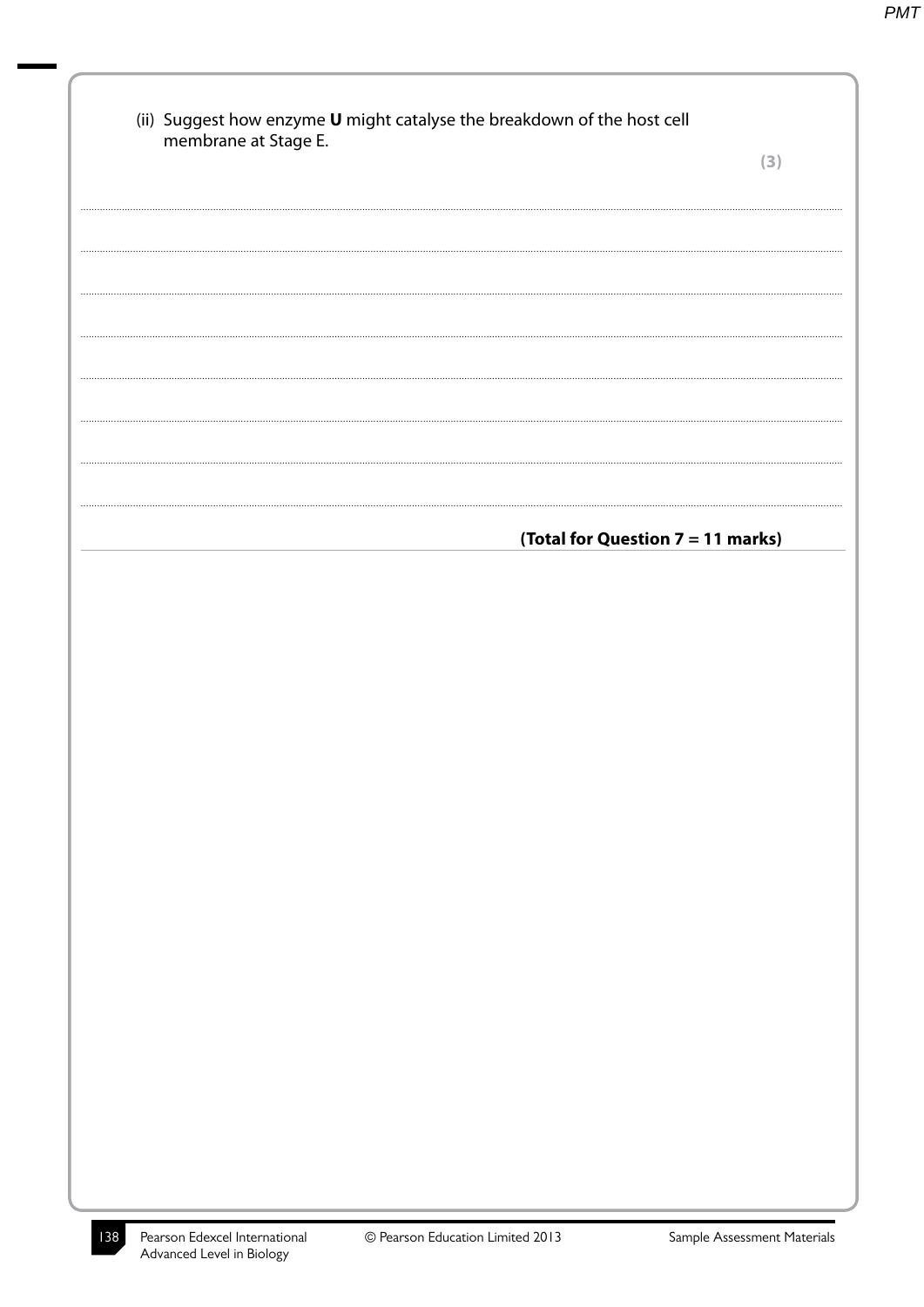8 The group of birds, known as warblers, contains many species which are very similar in external appearance.

Two of these species, the chiffchaff, Phylloscopus collybita, and the willow warbler, Phylloscopus trochilus, are so similar that many experts can identify them only by listening to their individually-characteristic songs.

These songs are used during breeding to mark territory and attract mates.

The photographs below show these two warblers.



Chiffchaff

Willow warbler

Magnification  $\times$  0.75

- (a) Although chiffchaffs and willow warblers are often found at the same time in the same woodlands, they do not interbreed.
	- (i) Suggest why successful interbreeding between chiffchaffs and willow warblers would make some scientists doubt their classification as separate species.

 $(3)$